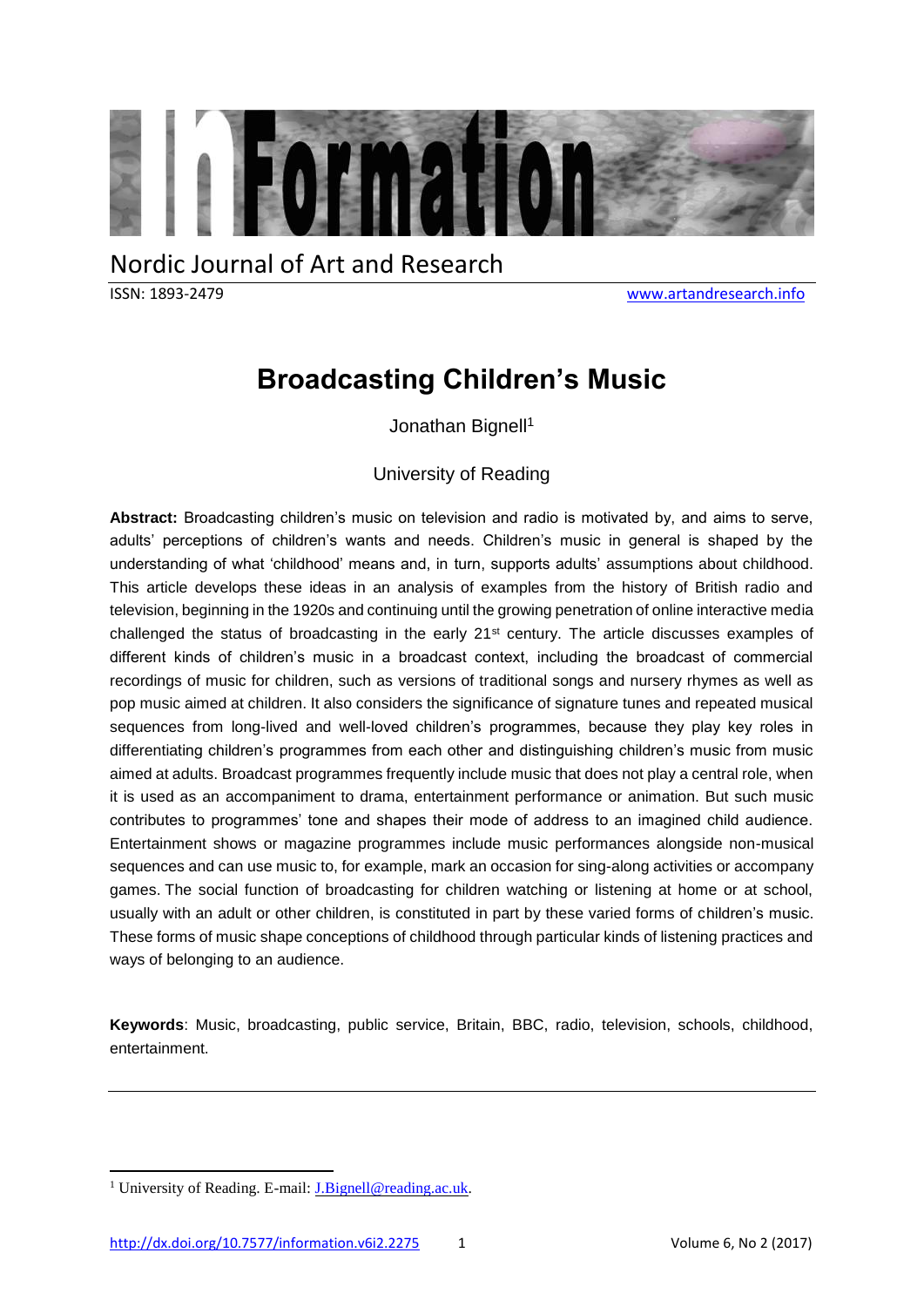#### **Introduction: Broadcasting and Childhood**

The British Broadcasting Corporation (BBC) was established in 1922 with a monopoly on radio broadcasting given to it by government. It had freedom from direct state interference and a guarantee of independent income deriving from a licence fee paid by all owners of radio receivers. However, in exchange for these privileges, it was required to fulfil public purposes: to inform, educate and entertain its audience (Scannell, 1990). One part of that audience was children, and only a month after BBC broadcasts began, an engineer at the regional BBC station serving Birmingham in the midlands of England presented the first few minutes of programming aimed specifically at a child audience (Hartley, 1983, p. 16). The engineer, Mr A. E. Thompson, told a story about two dwarves called Spick and Span and played a gramophone record of children's music, Antonio Bazzini's 'La Ronde des Lutins' ('Dance of the Goblins', 1852). Other regional BBC stations began to devote specific times—a *Children's Hour*—to children's broadcasts in the afternoon. Throughout the early 1920s, station staff became known to their listeners as 'Uncles and Aunts' who told stories, cracked jokes and sang songs with piano accompaniment. All broadcasting was live and maintained an informal tone, seeming spontaneous, though basic details concerning each day's broadcast were given in advance in the BBC's weekly publication *Radio Times* (1923–present). Although regional staff devised and presented their own programme content, there was a national BBC policy that specified music as part of the expected output:

If the organisers of Children's Hour keep in mind the creation of the atmosphere of a good home and the presentation of real beauty in song, story, music and poetry on a plane attractive to the young, they will inevitably, without self-conscious effort, raise the standard of culture in their young listeners and as a result will be educative in the best sense. (*BBC Handbook*, 1928, as cited in Hartley, 1983, p. 23)

This text encapsulates many of the taken-for-granted assumptions that would affect the broadcasting of children's music for decades thereafter. It implies that children's broadcasting should be contained within a specific schedule position (namely, during *Children's Hour*) and planned by adult staff allocated to this task. It is recommended that the broadcasters should 'emulate the atmosphere of a good home', partly because children listened within domestic spaces and, thus, often with one or more siblings and/or parents. Moreover, the concept of 'a good home' is evaluative and emblematises a whole complex of social and cultural values intended to be embodied in the programmes. It is recognised that the diet of children's broadcasting should be varied, composed of 'song' and 'music' and other aspects, and should aim to interest and involve the child audience. While broadcast output should not be overdeliberate in its aims, it should 'raise the standard of culture' and be 'educative'.

The original meaning of 'broadcasting' was the scattering of seed over soil, and the term was adopted in 1921 to signify the transmission of radio and television signals (Winston, 1998). The word 'broadcasting' had connotations of fertility, growth, renewal and promise, and in relation to children's broadcasting in the 1920s and 1930s the implication was that children were like fertile land that could be stimulated to bear a useful crop. The metaphor of casting seed also implied that the process was under the control of a single agent: the broadcaster. However, similar to the farmer's seed thrown rather indiscriminately over the earth, the broadcaster could never be sure of exactly where radio and television were being received nor by whom. There was no feedback mechanism that provided knowledge about exactly which listeners or viewers were using a broadcast or how they were using it. Although the etymology of 'broadcasting' and the word's relationship with growing crops are now little known, the residue of the metaphor is the assumption that broadcasting can lead to cultural growth and useful social results. However, there is a constitutive delay between casting the seed (i.e. sending the signal) and its arrival at its destination, and it is impossible to know in advance whether the seed (i.e. the message) will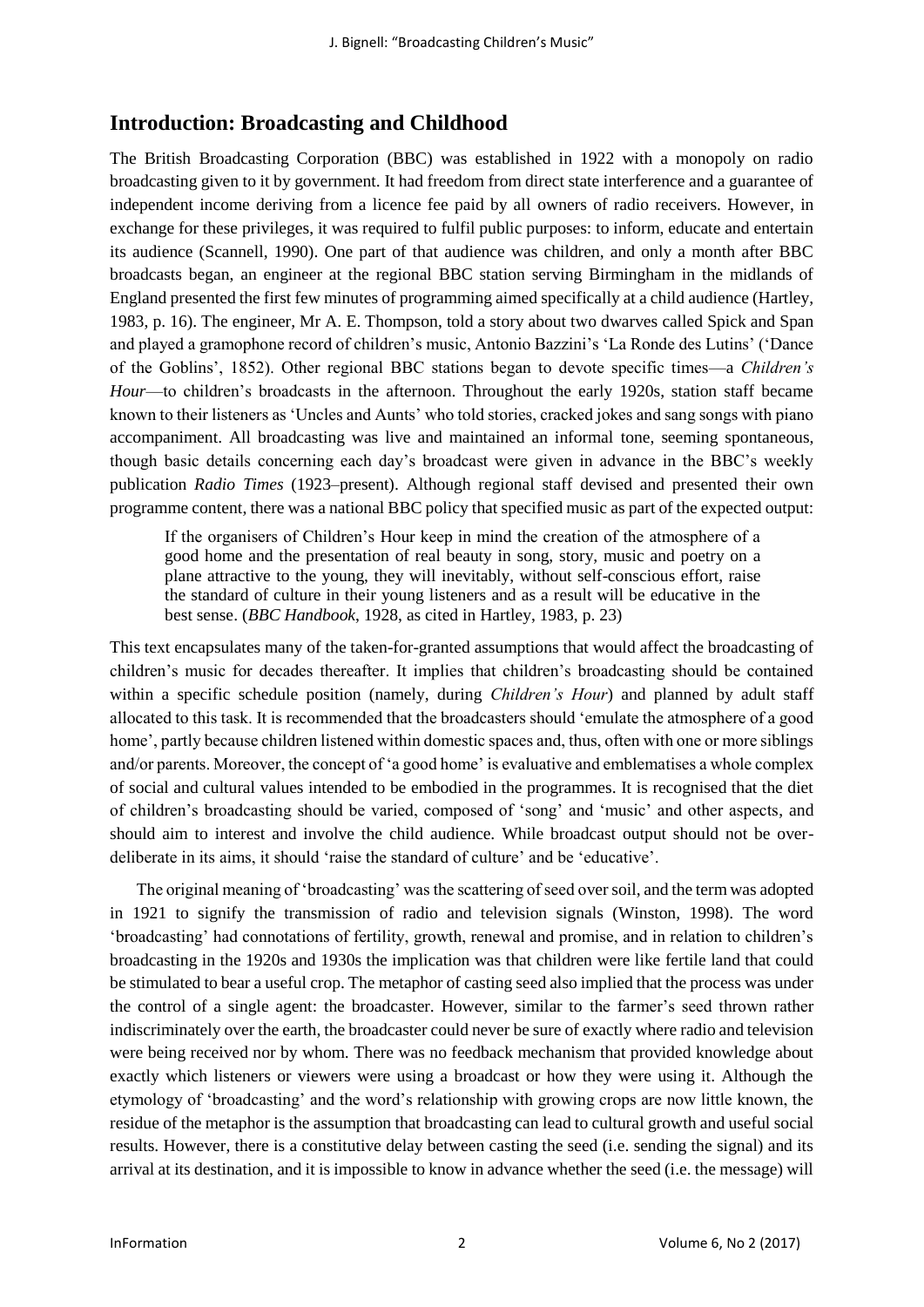take hold and lead to a desired result. There is a gap, or absence, at the heart of the communicative relationship. This is especially true in children's broadcasting, because it is created and disseminated by adults, not children. Children always exist for adult broadcasters as an imagined audience, as an Other with whom they can never have an equal, reciprocal communication. Estimating audience figures or conducting surveys of listeners or viewers, for example, promise knowledge about audiences, but these procedures are not only unreliable in practice when used to evaluate child audiences, they are flawed in principle because the knowledge they produce must be an abstraction derived from statistical manipulation (Ang, 1991). Adults define children as people Other to themselves, and broadcasters define audiences as the Other whom they address. This dual Otherness of child audiences for broadcasting makes them a fascinating subject for historical and theoretical work influenced by postmodernist, deconstructive critical thinking that is interested in the limits of knowledge and its ambivalences (Bignell, 2000).

## **Children's Radio: Learning to Listen**

The image of the child taken for granted by the BBC in the early years of broadcasting was of an innocent but wayward listener who radio would address within the home, with parents nearby, and who would be introduced to the best of culture and to the best ways of perceiving it and responding to it. The cultivation of attention was a key part of this so that, rather than simply hearing music on radio as an aspect of ambient sound, children at home would actively listen. The media historian Kate Lacey (2016) has written eloquently about children listening to radio:

it was not just in terms of the program content that the cultural welfare of children would be enhanced and protected, but in the act of listening itself. The image of the 'good' child listener was disciplined, obedient, engaged, responsive—and most likely middleclass. Quiet, attentive, respectful listening to programs designed to educate and inspire was akin to concentrated, silent reading of fact and fiction, and a skill that had to be nurtured and honed. (pp. 154–155)

Music broadcast to children was not broadcast for its own sake but was a means to engage children in listening as a specific and active mode of attention. The pedagogic aim to elicit and reward active listening by both children and adults was part of the ideology underpinning the public service functions of broadcasting, at least until the 1980s when an ideology of consumer choice gained ascendancy (O'Malley, 1994), but even then, choice was also conceived as an active mode of engagement with broadcasting. Music addresses the child listener or viewer and implicitly asks him or her to take his or her prescribed place among the audience shaped by the music. Broadcast music creates audiences and, consequently, communicative relationships. Broadcast music teaches children how to be in an audience and, thus, to exchange otherness for belonging.

Since the early decades of the  $20<sup>th</sup>$  century, children in Britain have experienced broadcasting throughout their lives. As Janet Adam-Smith (1947) wrote for the BBC's internal magazine, *BBC Quarterly*:

The child of today is likely to be in contact with the wireless from birth. He has the slenderest chance of being born into home without a wireless set. As he lies beside his mother in his first cot, she has one ear cocked to the loudspeaker. She nurses him to the soothing background of *Music While You Work*. As he toddles around the kitchen, the machine on the dresser is helping to beguile his mother's boredom at peeling the potatoes. (p. 162)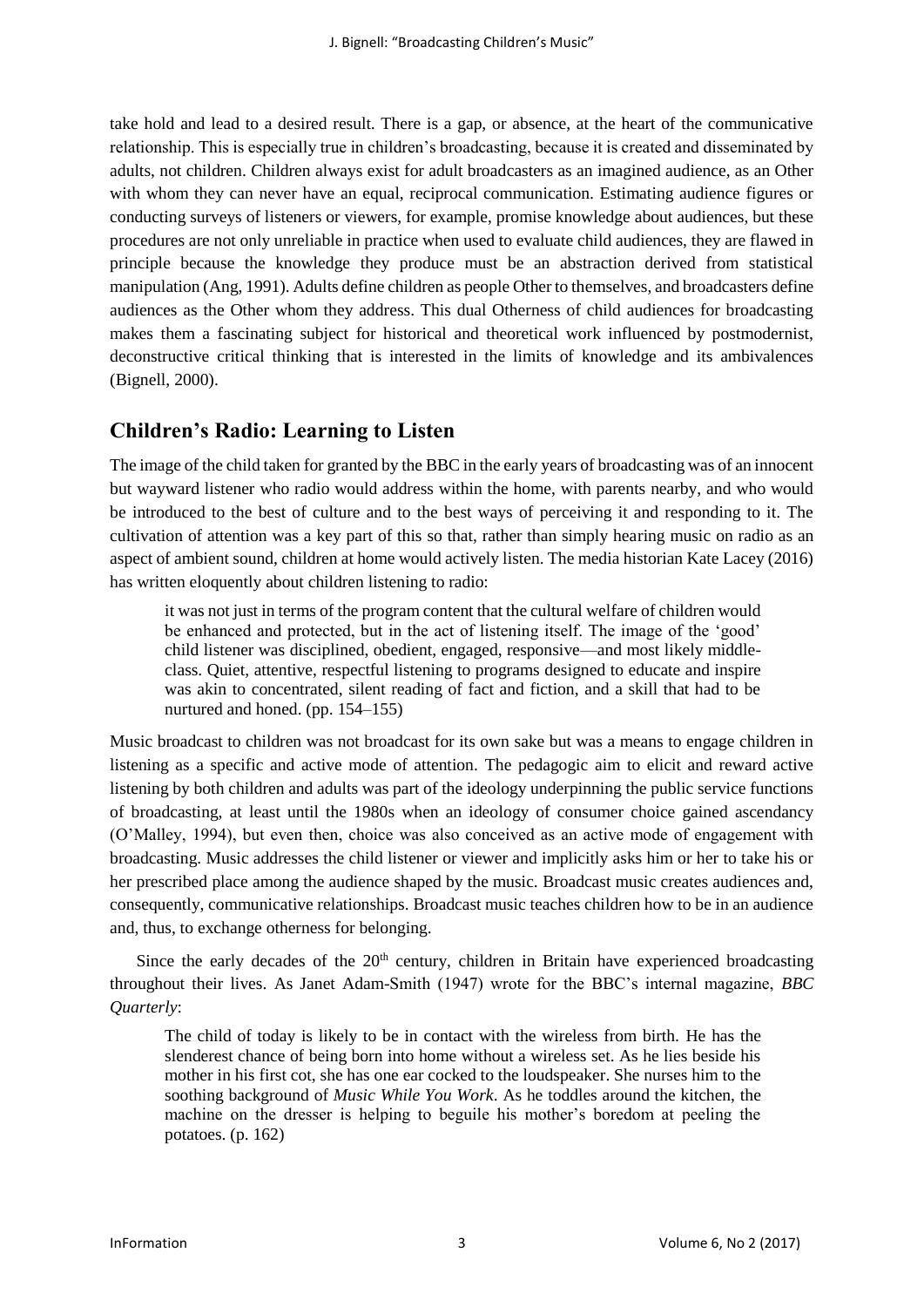Listening to (and, later, viewing) broadcasting is an aspect of belonging and having a place in the home, family and society. In the social history of Britain and other developed nations, the experience of broadcasting is a key aspect of the reproduction of culture (Williams, 1981), including ideologies of child-rearing and family life (Ferguson, 1985) of which children's music is a part. Children live in a sound-world in which they are already always audiences for mediated, organised, broadcast sound. Because membership of an audience implies passivity, the questions that haunt children's music are whether participation in listening is active and what the relationship between listening and other kinds of activity might be.

Imagining the child audience in the home (as opposed to in school) meant that *Children's Hour* was specifically designed to have a different tone from BBC educational programmes (Briggs, 1995, pp. 236–239). Its address could be personal, and it was a regular feature of programmes that personal birthday congratulations were announced on-air when children wrote to their local radio station. While much of *Children's Hour* was devoted to speech, mainly upbeat and chatty presentations by announcers and guests, music always played a significant part of the programme. For example, the *Children's Hour* of 17 October 1923 (BBC, 1923, p. 81) included a talk on orchestral instruments by Uncle Jeff (Stanton Jefferies), followed by a performance of Roger Quilter's *A Children's Overture* (1914), the first orchestral music broadcast by an instrumental ensemble. *Children's Hour* was always a varied recipe of sounds, including speech, animal noises and different kinds of music performed live from the studio. Local groups of listening children were formed, and children regularly sent letters to *Radio Times* commenting on programmes. There was a tone of familiarity and some limited forms of interaction with the BBC, encouraged by the personae of Uncles and Aunts adopted by *Children's Hour* staff (Hartley, 1983, pp. 16-29). By 1926, the BBC had become anxious about this informality and attempted to remove the titles of Uncles and Aunts by, for example, omitting them in the *Radio Times* listings of the programmes' cast and production teams. But many parents and children wrote to the BBC to complain, leading to the reinstatement of Uncle and Aunt radio personalities in 1927. As Uncles and Aunts, broadcasters were ambivalently positioned as both insiders and outsiders to the imagined nuclear family of parents and children at home.

The normative family imagined by BBC policy comprised a father at work and a mother at home with one or two children. Good parenting meant giving children access to a wide range of cultural resources and inculcating proper attitudes and behaviour. For example, parents ideally should encourage children to read books, listen to radio talks and share experiences like country walks or going to a music concert. However, it was thought that working class parents may not have time and resources to give sufficient attention to their children and that children's leisure might take place not in the domestic environment that housed the radio but rather in the street with its unsupervised and potentially unwholesome or dangerous activities. Radio needed to supply enriching experiences of cultural life that would keep children inside the home. For example, in the late 1920s, the BBC broadcast at least seven series of *Concerts for School Children*, usually at 15.45 when children were arriving home from school. Despite their title, the concerts were for children of school age to listen to at home, rather than for listening at school. They were produced by a philanthropic organisation, the People's Concert Society, and the music was comprised of largely well-known classics by Beethoven, Haydn or Mozart or selections of shorter pieces such as Elizabethan madrigals. The listings of these concerts often included lengthy and informative text intended to inform parents about the music when listening with their children, such as this example from 17 December 1926:

Elizabethan Music. Here are three examples of the delicately-woven choralism of three hundred years ago. The first is a setting of words that have become very familiar, their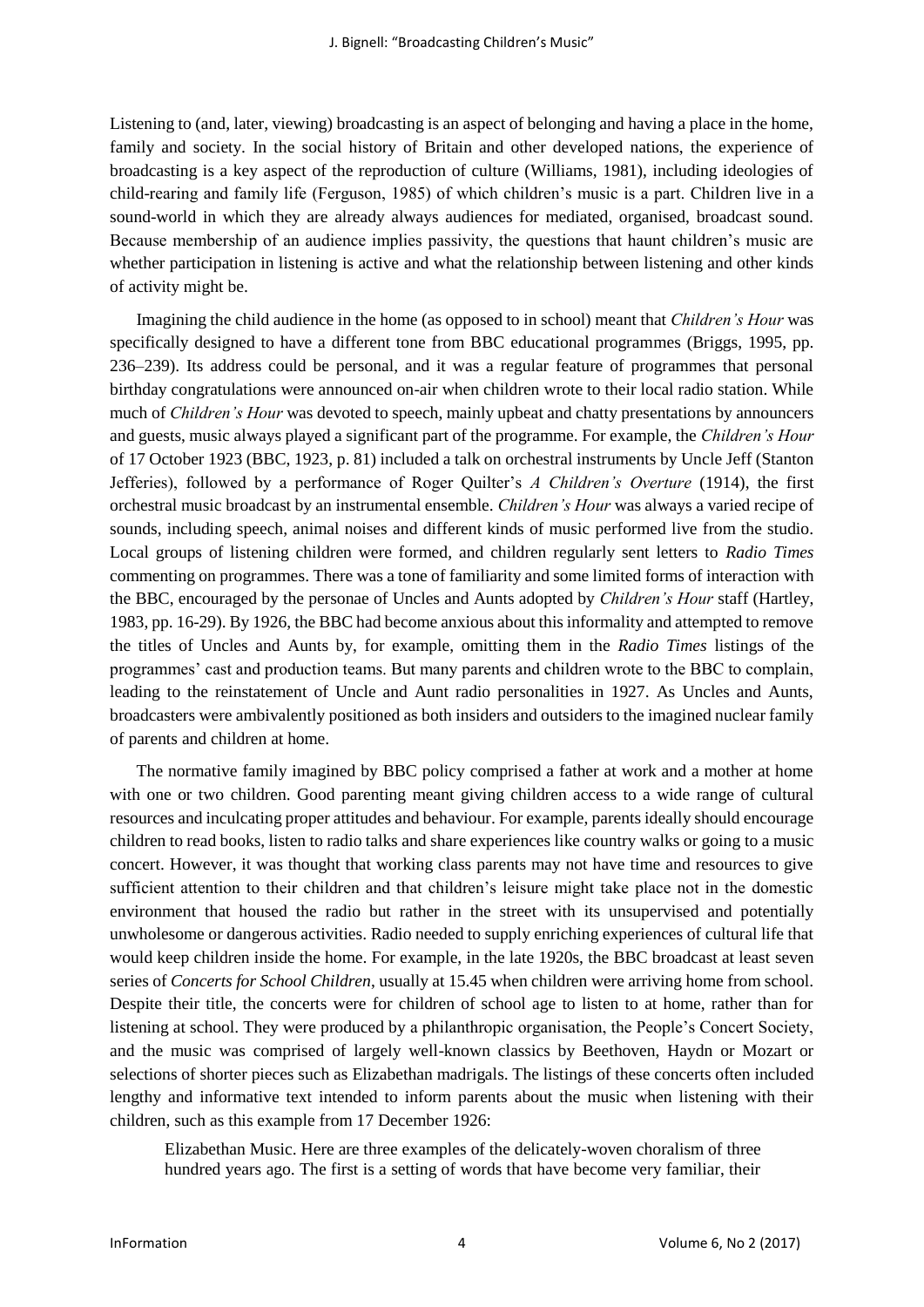warning burden being 'Men were deceivers ever'. One of the most popular of all Madrigals is Festa's 'Down in a Flou-'ry Vale'. It is also one of the oldest that most people are likely, nowadays, to hear. Its composer belonged to the Papal Choir, and was one of the leading men who gave the real start to the great unaccompanied choral music of the sixteenth century. Thomas Morley was a contemporary and possibly friend of Shakespeare, who set to music some of the Poet's songs. The piece now sung is called a Ballet. This was a lighter kind of Madrigal, with a care-free 'Fa-la-la' refrain. (BBC, 1926, p. 27)

The tone of this text is typical of *Radio Times*' information about children's broadcasting; it is a lighthearted, informal mode of address seemingly aimed more at parents than children. Broadcasting was intended to beneficially shape the enculturation and maturation of children, and parents' adoption of children's programmes as part of their parenting and the culture of family life also aimed to enrich adults' cultural experience. Listening disciplined adults' relationships with children along ideological and class lines (Lacey, 2016), especially mothers because they were the ones expected to be at home with children.

During the Second World War, *Children's Hour* was reduced to 40 minutes, but a Sunday afternoon programme was added which had not only a large child audience but also encouraged family listening. Derek McCulloch (1945), known as Uncle Mac and BBC's Director of *Children's Hour*, commented that, in addition to dramatised literature, which was always featured, 'Regular orchestral concerts and concerts by children's choirs and child performers have proved highly successful. In the two latter categories healthy rivalry has been set up between young listeners and competitors throughout our broadcasting regions' (p. 68). As part of the community cohesion and participation that were encouraged during wartime, children's music demonstrated the resilience of the national spirit. Sunday afternoons were also used for talks about music—especially the works of well-known classical composers—by Helen Henschel (daughter of pianist, composer and conductor Sir George Henschel), with piano and gramophone record accompaniment. Children's programmes continued despite reduced resources. Programming for adults already included significant amounts of popular music, and BBC experimented with music request programmes for children like those broadcast to adults. A memo from the Controller of Programmes in 1942 reported that:

It soon became evident that the idea [of playing music requested by children] was deteriorating into an endless procession of demands for jazz and sentimental crooning records. … A good antidote for this poison was (a) recitals of carefully chosen gramophone records with direct commentary or speech link and (b) rather amusing programmes of contrasts in records, e.g. *Cherry Ripe* could be compared with Crumit's *Song of the Prune*, etcetera. (as cited in Lacey, 2016, p. 156)

There was always a tension between encouraging participation by children in the choice and performance of music and the perceived need to control how music was selected and presented.

*Listen with Mother* was a programme for the under-fives launched in 1950 and broadcast in the early afternoon. The daily 15-minute slot both began and ended with a variation on Gabriel Fauré's 'Berceuse' (1864) from his *Dolly Suite*, music intended to encourage children to sit still and listen, relaxed, with their mothers or grandmothers. The first spoken words of the programme were the question, 'Are you sitting comfortably?', which were then followed by sung nursery rhymes and traditional songs accompanied on the piano. The intention was that the music would be delivered simply and clearly, providing a model for children and their parents to sing together at home, both with the broadcast and then afterwards in their own time. Lacey (2016) reports that, despite attempts to keep children sitting still and relaxed, letters written to BBC producers suggested that some children enjoyed dancing about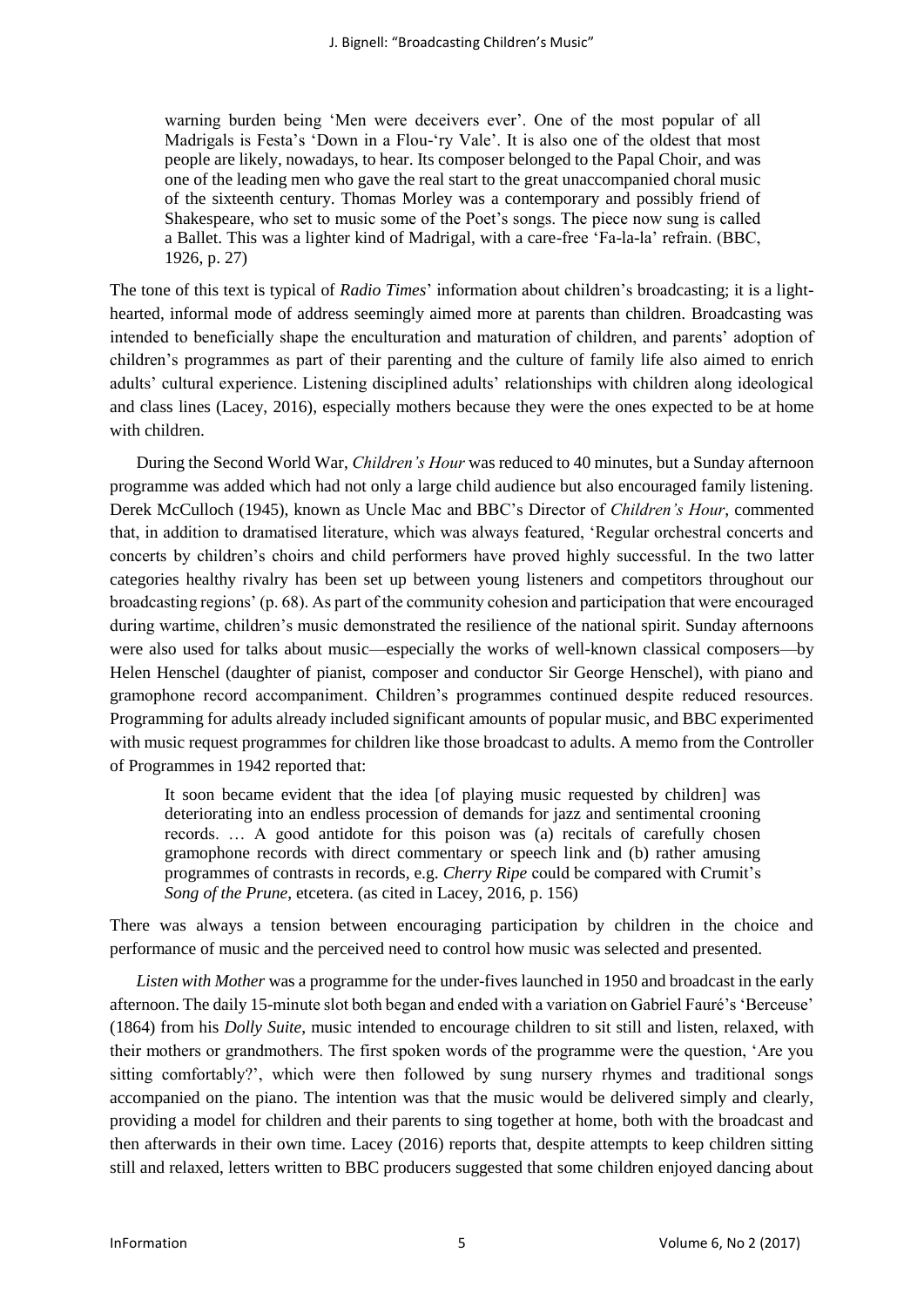while listening to the radio, joining in songs by adding physical movement (p. 160). While attentive listening might have been the predominant mode of experiencing children's music, some listeners' reactions suggest much greater physical interactivity and less disciplining by the enclosed, triadic relationship between child, parent and radio receiver. This tension between disciplined listening and its association with passivity, in contrast to attempts to engage children actively at the cost of spontaneous and ungoverned responses, is a persistent theme in the history of broadcasting (Bignell, 2002; Buckingham, 2005).

The presentational style and the musical content of BBC radio for children were designed to be entertaining, and used repeated catchphrases and a playlist of repeated music, each of which invited children to join in and perhaps to sing-along. Uncle Mac was initially the main presenter of *Children's Favourites* (1954–84) on Saturday mornings on BBC radio, introducing a mix of novelty songs and contemporary pop recordings. Novelty songs included music deriving from the stage variety shows of an earlier era such as 'How Much is that Doggy in the Window?' or music associated with the comic performer from Second World War radio entertainment, Arthur Askey, such as 'The Bee Song'. In the former, the song includes repeated opportunities to make barking sounds, 'Woof, woof!', and, in the latter, a listener can join in with Askey's 'Bzz bzz' bee noises. Pop songs that were frequently played included the signature tunes of contemporary television adventure drama *The Adventures of Robin Hood* (1955) and songs used in Disney's children's films such as 'When I See an Elephant Fly' from *Dumbo* (1941). BBC reorganised its stations in 1967 to compete with commercial pop radio broadcast from outside the UK, leading to the playing of more pop chart recordings. However, even before this, links with pop culture were signalled by playing records performed by contemporary television personalities like the comedian Charlie Drake and pop singer Max Bygraves. The music choices perpetuated a relatively unchanging repertoire of songs aimed specifically at children, and also introduced children to contemporary pop chart radio for a general, family audience. Radio for children addressed them as a particular music audience, and also took part in their assimilation into the audience for adult consumer culture.

#### **Music for Schools: Listening to Learn**

Scheduling was a precondition and modifying framework for how music was listened to in schools and how it was linked to other aspects of the school experience. Each programme was usually about 20 minutes duration, broadcast at a set time on a specified day each week during the school year, according to a schedule published in advance. This enabled schools to integrate listening to programmes into their timetabled lessons. Scheduling is another means of disciplining the broadcast audience by establishing regularities of timing and duration and patterns of expectation about what a programme will contain, such as its genre, tone or thematic content (Ellis 2000). The two predominant modes of experiencing music in schools, first in radio and then in television, were (1) education via listening to speech or music and (2) expression, whether by moving rhythmically to music or by making music in the form of singing or instrumental playing (Cox, 2002). Schools needed to be able to position the radio receiver (and later the television set) in a demarcated space to allow attention and concentration. Moreover, within that space, the child's body was controlled, most often by enforcing stillness via closing eyes or lying down but also potentially by encouraging forms of movement related to exercise or expressive dance. There were set times for music and established ways of engaging with it, and these routines and modes of action took specific social and physical forms. Sometimes they required special equipment (like musical instruments) or special clothing (like gym knickers and plimsolls for dancing). Music was conceived of as a social good in itself, as a cultural resource to be reproduced and transmitted to schools. By contrast,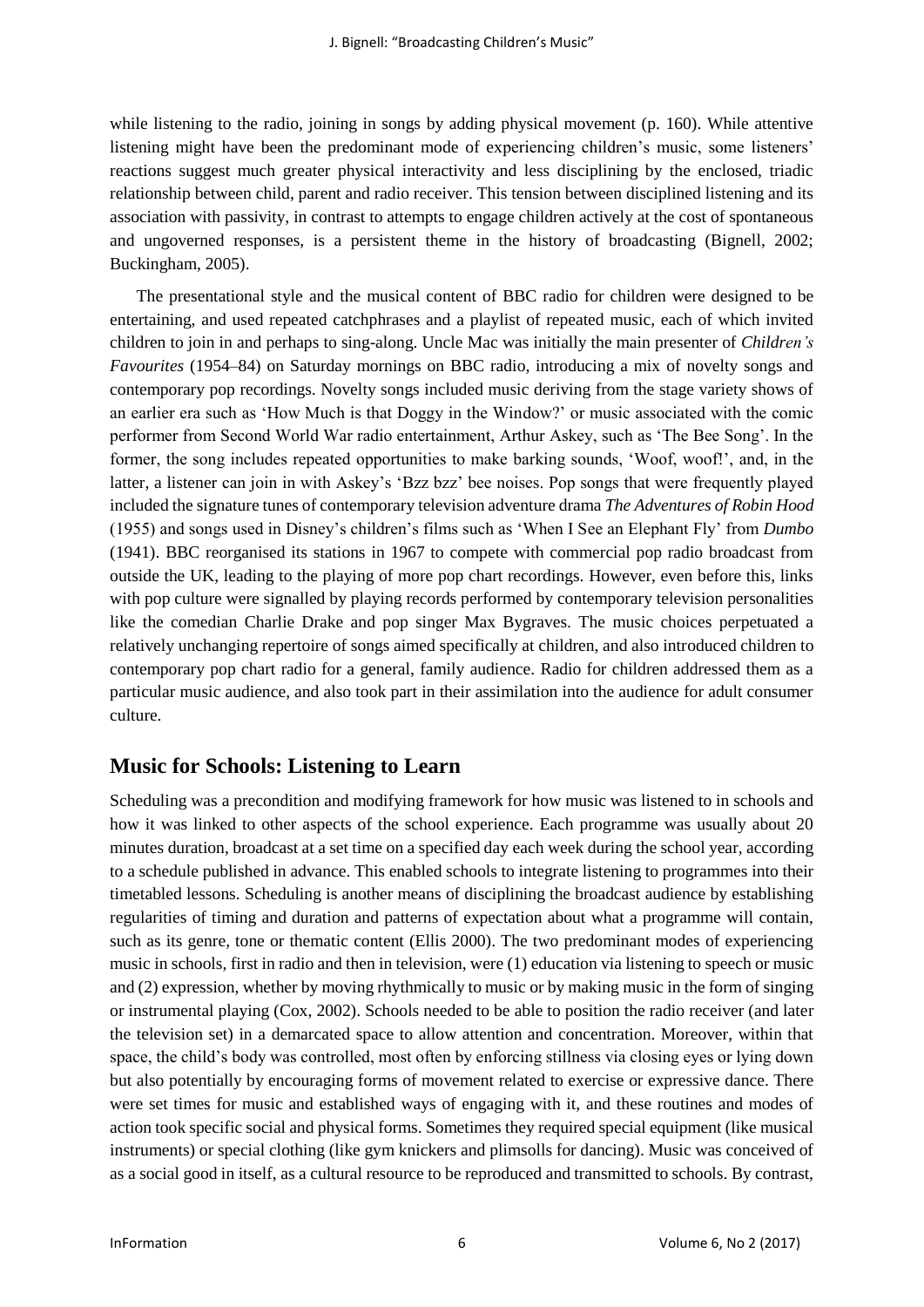this liberal objective required that its broadcast forms and its modes of reception be highly regulated and systematised.

When the BBC first started broadcasting weekly talks to children on 4 April 1924, the inaugural programme was a lecture about music by Sir Walford Davies, professor of music at the University of London and an accomplished organist and composer. By 1939, there were about 11,000 schools registered to receive BBC radio for educational use. Even during the Second World War, Mary Somerville (1945), Director of School Broadcasting, wrote that:

There has been a movement away from what children 'ought to learn' toward studying what children of different types of ability will actually respond to at different ages with interest and profit in the way of facts and ideas and experiences. There has been a movement to include within the framework of legitimate school activities not only the practice of arts and crafts but the enjoyment of music and drama; there has been a movement to break down the barriers between the old school 'subjects'. (p. 64)

One motivating factor for this integration of music and the arts into schools radio was that educational theory was moving towards what we might consider today to be the liberal approaches adopted in the later 20<sup>th</sup> century, in which music, art and drama were included in the standard curriculum alongside reading, writing and arithmetic. Moreover, the constraints of wartime made reflection, adaptation and innovation in teaching methods necessary. There was a shortage of teachers, and teachers were burdened with additional duties of care and afflicted by a shortage of resources such as musical instruments or transport for visits to music performances. Somerville reported that BBC radio broadcast 31 different programmes each week, belonging to series on music, poetry, history, geography and citizenship (pp. 64-66). Broadcasting had an important role in responding to new thinking about pedagogy, and bringing a breadth of experience into the classroom to enrich the relatively impoverished lives of wartime children.

Music programmes for schools were not only designed for static listening, but also as part of a compulsory regime of indoor physical activity. One of the most-adopted programmes was *Music and Movement* (1934–73). This programme was designed to be experienced in a large, open room such as the school gymnasium or assembly hall. Teachers relayed and mediated the instructions given by the programme presenter, who introduced activities linked to the playing of short pieces of music. For example, a week's episode of *Music and Movement* on BBC Radio 4 on 31 January 1968 was on the theme of spring (BBC, 1968, p.48). The presenter introduced the theme, associating spring with awakening from winter and the beginnings of growth in the natural world, blossoming and warmth. During the programme, children undertook physical activity to interpret the music and match the week's theme. The presenter told each child to find a space and curl up on the floor into the smallest shape that he or she could, imitating the bulb or roots of a plant in the soil. Then, accompanied by music, each child was asked to gradually uncurl, raising himself or herself to an upright position, extending arms and hands upward to express the growth and blossoming of a plant or tree. Similarly, music could be used to accompany skipping, hopping or jogging around the room. The overall aim was to use broadcasting to encourage children's expressive use of their bodies, so that they would benefit from beneficial exercise, flexibility and coordination.

Television for school-age children began in 1957, when the BBC and the Independent Television (ITV) commercial channel broadcast to the few schools that had access to television sets on their premises. There was no technology for recording transmissions for later use, but the reach and breadth of music for children was significantly impacted by developments in transmission and recording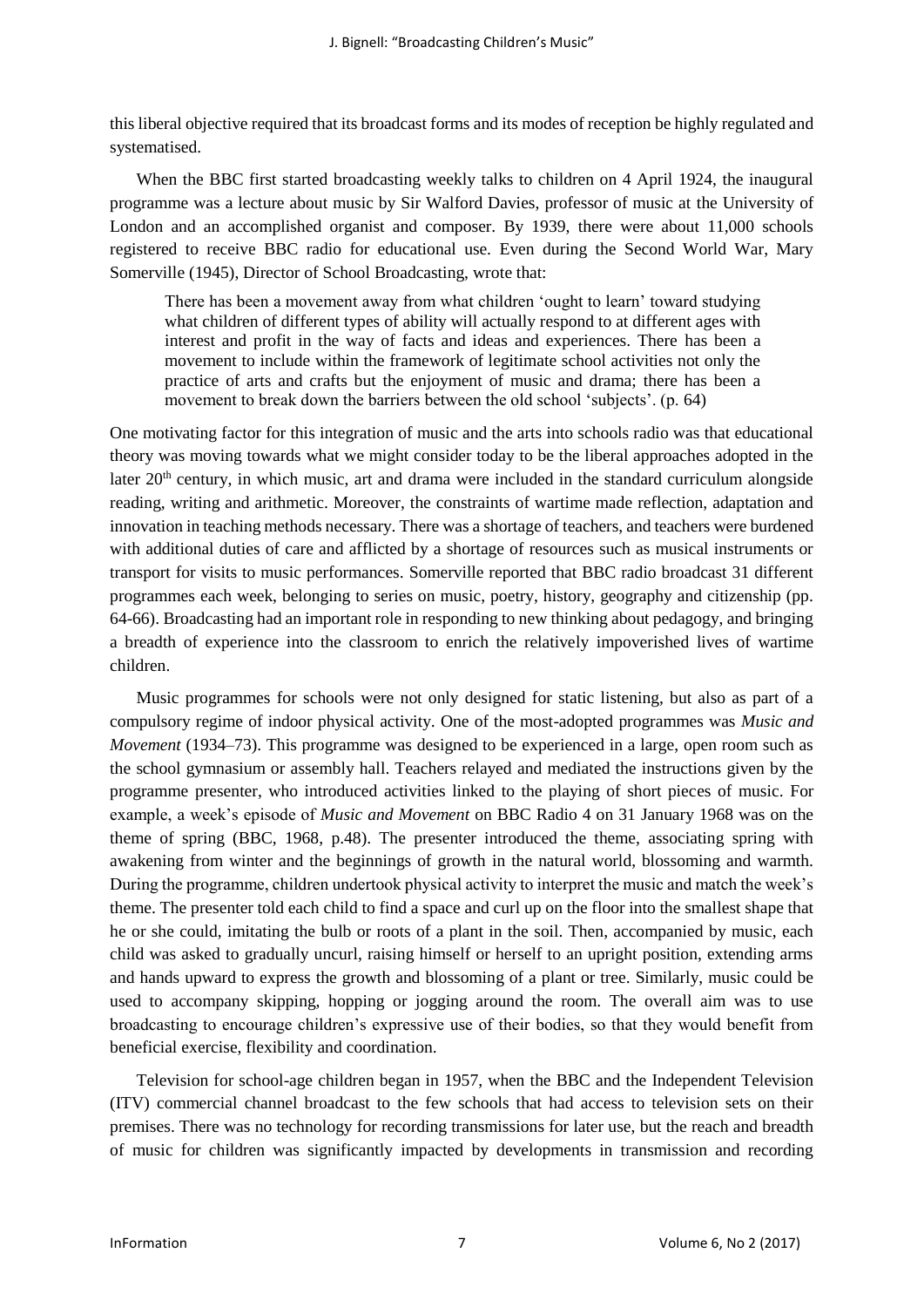technology.<sup>2</sup> In 1963, John Scupham, the BBC's Controller of Educational Broadcasting, spoke about some of the imminent developments. In 1964, a second television channel, BBC2, would begin, with national coverage expected by 1966. Scupham knew that the BBC's Third Programme channel on radio (later called Radio 3) would have extended broadcasting hours, and in due course a network of local radio stations would be created. All this meant more space in radio and television schedules for school programmes. Some schools were already experimenting with closed-circuit television transmission linking classrooms together, and there were also experiments with local broadcasting for schools (Scupham, 1964, p. 3). By the early 1960s, videotape allowed both television and radio to be recorded and used in classrooms. For Scupham, development of these resources represented

an opportunity to develop still further the educational uses of radio, in which Britain has always led the world, and to make as extensive use of educational television as Japan, with a channel devoted entirely to school uses and regular programmes in colour for primary schools, or Italy with its Telescuola, are already doing. (p. 4)

Many radio and television music programmes, such as BBC TV's *Music Workshop* (1964–66) and its successors, were planned so that each episode would introduce songs, instruments or pieces of music that would incrementally integrate with each other in the creation of a show or concert that schoolchildren could perform at the end of the school term. Musical skill and knowledge were assumed to be developmental, participatory and associated with self-improvement, conforming with the principles of growth and productivity (deriving from the metaphor of casting seed to grow crops) that underlay the concept of broadcasting itself.

The BBC was not the only British broadcaster with a public service commitment to broadcasting for children. In fact, as soon as an advertising-funded, commercial television network, ITV, was established in 1955, comprising regional companies contributing to both local and national schedules, ITV was obligated by legislation to provide both school programmes and programmes for children at home. The Independent Broadcasting Authority (IBA), responsible for governing the commercial ITV channel, celebrated its heritage in school programmes with 20 pages of discussion regarding 'Learning through Television' in their annual review, *Television and Radio 1979*. The IBA summarised its output thus:

Educational programmes fill different roles for three broadly defined audiences—preschool, school and post-school. For the youngest learners, the programmes aim to broaden their experience of the world, to explore relationships with others, and to develop perception and psycho-motor skills through the simple devices of songs, stories, animation and puppetry. These are perhaps the earliest organised learning opportunities for the pre-school child, seven out of ten of whom do not get any kind of nursery education or playgroup experience. For school children and students in colleges, educational broadcasts provide at first-hand a range of educational experiences not normally accessible to the teacher in the classroom. (Croston, 1979, p. 51).

The IBA regularly collaborated with the BBC's School Broadcasting Council to undertake research into the usage of schools programming. In 1979, the IBA reported (as cited in Croston, 1979, p. 54) that 76% of schools in the UK had used some of the ITV companies' 600 hours of school television programming in the preceding year, with each school utilising an average of four different programme series. Secondary schools at this time were rapidly acquiring video recording equipment, making it possible to repeat and flexibly schedule television in the classroom, with 69% of schools using video recorders. About 70% of viewings of programmes in class were videotaped recordings, though the smaller and less well-funded primary school system in Britain still relied almost entirely on live broadcasts. BBC Schools

1

<sup>&</sup>lt;sup>2</sup> See also Askerøi (2017) in this issue, who addresses developments in recording technology in his analysis.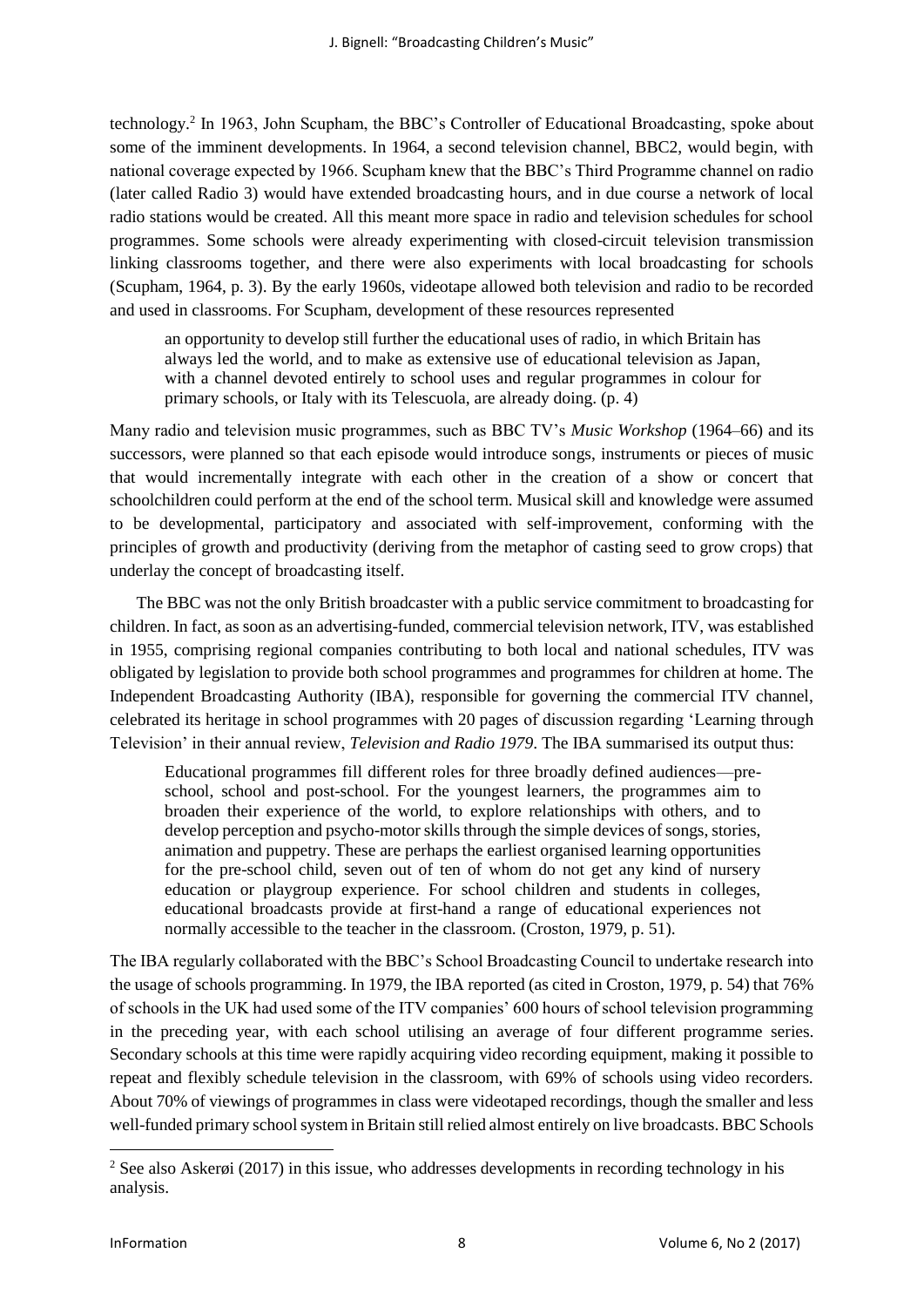broadcasting on BBC1 included, for example, the series *The Music Arcade* in 1982 (Down, Marson & Perry, 2009). The weekly programmes, transmitted during school terms in spring and autumn, had a thematic focus. From January to March, the ten episodes included such titles as 'Film Music', 'Playing Percussion', 'The Recording Studio' and 'Folk Tunes and the Violin'. The autumn series included 'Rhythm', 'Keyboards', 'Early Music' and, as the end of the year celebrations approached in November, 'Pantomime Preparation'. The programmes aimed to educate about music history, instrumentation, rudimentary theory of music and some of the major cultural forms of music.

Music was always an established part of television output for schools, but it competed unequally with what were perceived as 'core' subjects such as mathematics and English language and a changing roster of short-term priorities resulting from political pressures or media panics. For example, in the early years of the conservative Prime Minister Margaret Thatcher's government (1979–1990), many hours of programming on both the BBC and ITV were aimed at teenagers looking for their first job due to the shrinkage of Britain's manufacturing industries. This was also the era when AIDS was publicly recognised, and broadcasters made numerous programmes about sexual health (Holland, Chignell & Wilson, 2013). Short-term priorities like these reduced the priority given to children's music, which was already relatively vulnerable in comparison to 'core' curriculum subjects. It is also notable that music programmes for schools tended to replicate the gender divisions in participation and instrument choices that prevailed in the formal education system (Green, 1997). Participation was skewed towards girls more than boys, and girls were more likely to be seen singing or playing keyboards and stringed instruments in performances of classical music as opposed to boys' preponderance in, for example, electric instruments, pop and jazz. Broadcasting that featured schools' music did not challenge gender divisions in school that themselves reflected social norms in music-making beyond the school environment.

#### **Television Entertainment: Seeing Music**

Once the BBC television service launched in 1936, the first children's programmes were 10-minute broadcasts of *For the Children* in 1937, beginning with a performance by a clown called Zenora (Vahimagi, 1994, p. 7). These very short broadcasts ceased when television was shut down at the outbreak of war in 1939, but they began again in 1946. The post-war *For the Children* slot included, for example, *Muffin the Mule* in which a marionette mule frisked to songs and piano accompaniment by the on-screen host Annette Mills. Radio for children had always been affected by an anxiety that the relationship between broadcaster and listener would encourage passivity in the child audience, to be remedied by stressing collective listening (usually with the mother) and children's activity both during and after programmes (Wagg, 1992). Children's television had to deal with the same anxieties because of the perception that viewing would physically position the child statically within the space of the home, gazing at a screen in the corner of a room. In 1950, *Muffin the Mule* became part of a new weekday sequence of daily marionette programmes, *Watch with Mother*, each with an adult parental figure as a narrator who would encourage children to take part by joining in with songs or physical actions like clapping (Oswell, 1995). Since the television set is likely to be placed indoors, among the domestic objects of the household, the performance of music in a television studio both makes a link with the viewer's own interior environment and establishes the difference and distance between the represented on-screen space and the child viewer's own space. The television apparatus not only provides access to images and sounds of music and parallels the studio with the home but also separates the viewer from the space where the musical performance takes place. Music performances on television are characterised by both inclusion and exclusion, both presence and absence. A programme host's address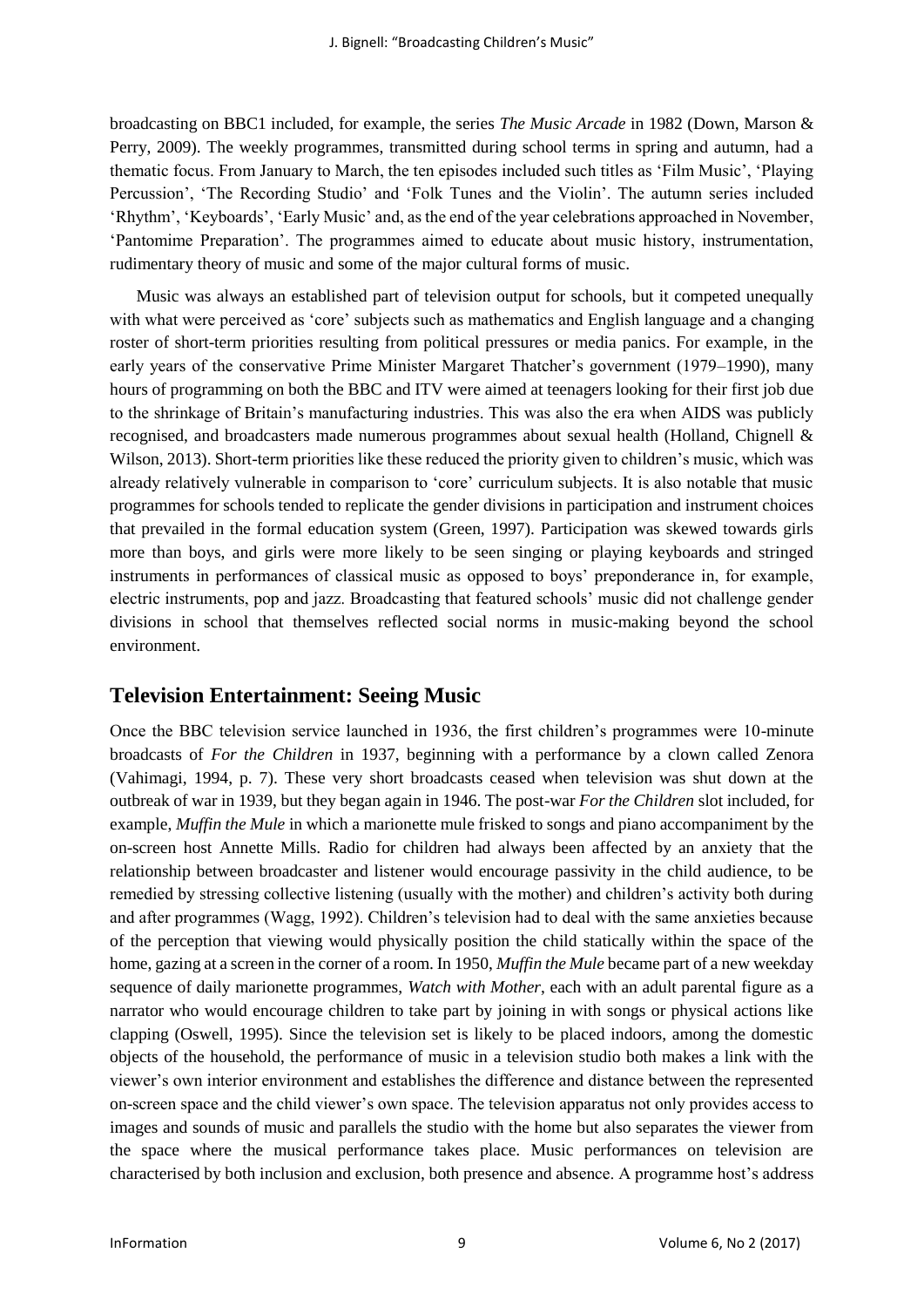to the child viewer, and invitations to take part in music, both recognise and attempt to redress the separation between the space of viewing and the space of on-screen performance.

From the beginning, television programmes for older children represented children as active physically and culturally. The early magazine programme *Whirligig* (1950–53), for example, like the later *Blue Peter* (1958–present), represented children's activity in the form of hobbies, sport and outdoor recreation. This included musical activity, such as the appearances of Girl Guide bands or children's drumming groups in the *Blue Peter* studio (Beauchamp, 2012). *Blue Peter* invited viewers to interact with the programme by writing letters to its presenters, engaging in charitable and volunteer activity and participating in competitions. The presenters adopted direct address to the camera, positioning the viewer as 'you' and as part of the 'we' of the audience community. Showing examples of children's activity (like playing musical instruments, or taking part in charity fundraising) meant that children were explicitly addressed as producers and participants in culture as well as passive consumers, and the viewing relationship they had with *Blue Peter* was promoted as interactive rather than passive. Music as a topic appeared in various ways across children's television, with the intention of informing and educating the audience about music's cultural history and role. For example, the ITV network broadcast *Clapperboard* (1972–82), a series about current cinema releases and film history, and it devoted two *Clapperboard* episodes in 1977 to documentary features about film music (Croston, 1977, p. 101). The presenter, Chris Kelly, interviewed composers of film music (including John Barry, well-known for composing the *James Bond* film theme), and the programme traced the changing ways that film scores were written and recorded, from the orchestral scores of the classical Hollywood era to the electronic and jazz-influenced film music of the 1970s. The aim to enable the child audience to understand how music is made is linked to the aim for children to be more informed and active listeners to music, rather than simply its consumers.

Children's programmes produced for the major American networks have been a means of delivering child audiences to advertisers of products marketed to children, such as toys, breakfast cereal and confectionary (Kline, 1993). Throughout the history of British television, there has been strong resistance to US children's entertainment programmes because of a fear of Americanisation, which has been regarded as virtually synonymous with consumerism (Rixon, 2006; Bignell, 2011). The association between programmes and products extended to programmes featuring characters and narratives that cross-promoted ranges of toys (e.g. Care Bears, My Little Pony and Transformers) with music and iconography shared by the programmes and the products' advertisements. Therefore, policy debates about media effects centre not only on representations of violence or sexuality but also on children's susceptibility to marketing. Pop music and the products associated with its performers were advertised by animated programmes like *The Jackson Five* (1971) and *The Osmonds* (1972), each imported from the United States and raising fears of a 'disappearance' of childhood innocence, at risk from commodity culture and cultural imperialism (Postman, 1983). While these pop music series showcased commercial music performers and products, British animations also featured music prominently. Examples include the series *Camberwick Green* (1966) and its spin-offs *Trumpton* (1967) and *Chigley* (1969), each of which had specially written songs performed by Brian Cant, accompanied on guitar. Since each animated character in the series had a song, and these songs were repeated when the character appeared in the episode's story, viewers became very familiar with the music. Music from the programmes was available commercially in the form of long-playing records, re-telling abbreviated versions of television episodes with priority given to the songs. Similarly, the puppet action-adventure series *Supercar* (1961), *Fireball XL5* (1962), *Stingray* (1964–65), *Thunderbirds* (1965–66), *Captain Scarlet and the Mysterons* (1967–78) and *Joe 90* (1968) were made in Britain and featured extended sequences set to music. The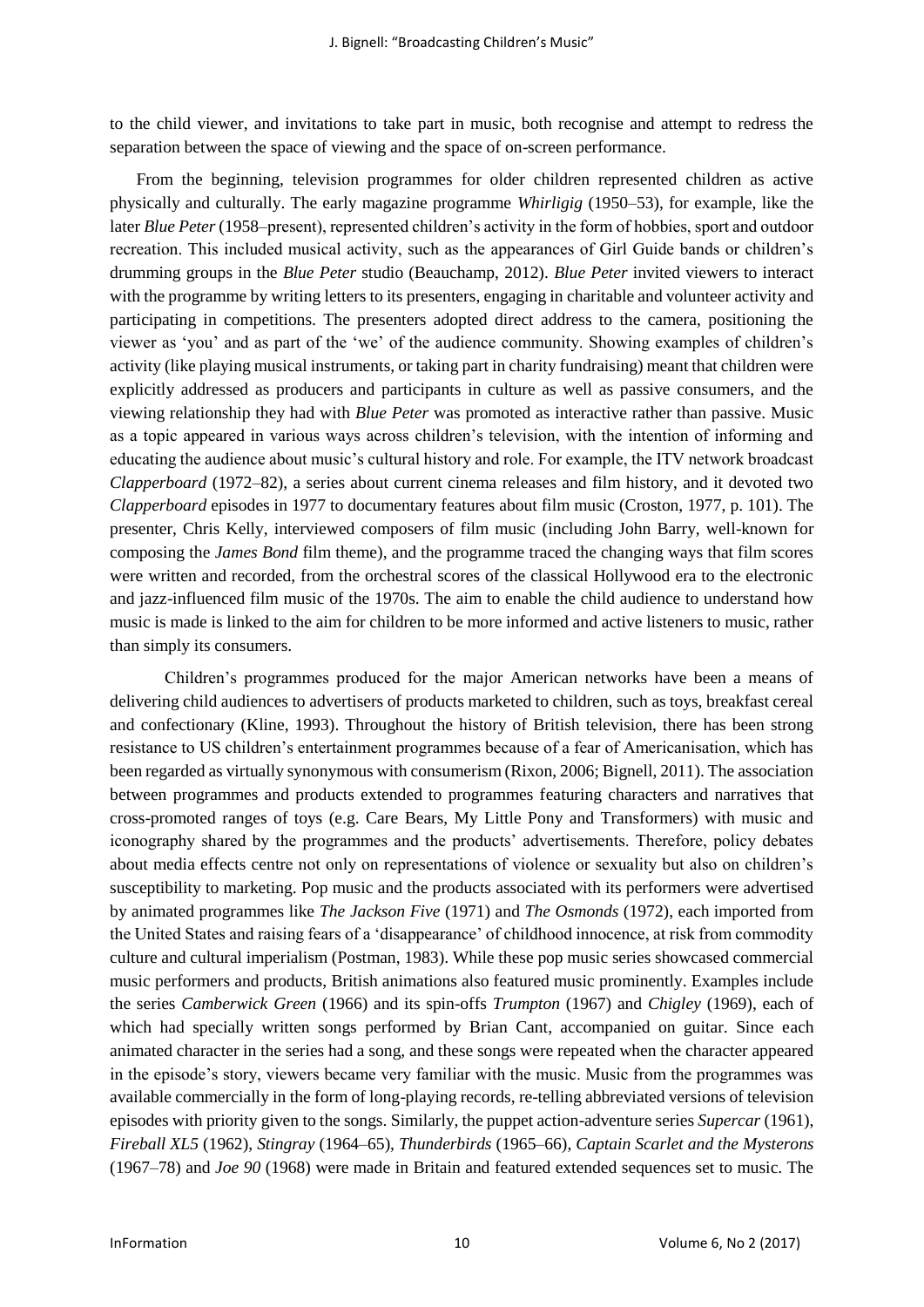limited character expression and narrative complexity possible in drawn animation and puppetry meant that music was foundational to the programmes' tone, pace and mood.

The advent of BBC2 in 1964 made it possible to launch programmes for pre-school children such as *Play School* (1964–88) (Holmes, 2016), but until 1972 there were government controls on the number of hours of broadcasting permitted per week. Thereafter, both the BBC and ITV used the opportunity of a longer broadcast day to introduce a greater range of programming for children. Programmes for the under-fives on the commercial ITV network were scarce, but after some test screenings of the imported American programme *Sesame Street* (1969–present) in 1971, the four largest ITV companies committed themselves to producing more programmes for young children (Croston, 1978, p. 75). There was public controversy and an official report (ITA, 1972) that was critical of *Sesame Street*'s rapid succession of animations, puppets and adult presenters in the studio and filmed inserts. British programmes followed *Sesame Street* regarding the significance of music both to accompany specially shot material and as a repeated feature associated with particular characters and interactive singing experiences. ITV's palette of children's music drew on these influences such as in Thames Television's *Rainbow* (1972–92), where the human presenter Geoffrey's interactions with hand-operated puppets George and Zippy, as well as with the suited teddy-bear Bungle, were frequently organised around songs. In each episode a 'house band', named Rod, Jane and Freddy after its three members, presented musical performances with interactive elements encouraging children to dance or mime actions to music. The programme's lengthy theme song, played over a colourful animation, became familiar to generations of British people.

Research into children's viewing practices has assimilated music within the broader approach characterising their viewing as 'active attention' (Lemish, 2007, pp. 40–45), where sound is one of the ways that television elicits and holds children's interest. The signature tunes of programmes, often repeated and in some cases broadcast for decades if a programme runs for a long time, have some of the familiarity and repetition associated with nursery rhymes and children's songs, and their specific musical forms are arguably less significant than the fact of their familiarity (Altman, 1986, p. 43). Such would be the case in Britain for ITV's *Magpie* (1968–80), the BBC's *Blue Peter* (1958–present) or the BBC science fiction drama *Doctor Who* (1963–89, 2005–present), each of which were aimed predominantly at child audiences. The programmes' signature tunes have distinct music qualities and identities; for example, the *Magpie* theme song was a pop tune with traditional folk lyrics, performed by the successful band The Spencer Davis Group, while *Blue Peter*'s was an arrangement of the folk tune 'Barnacle Bill', and *Doctor Who*'s original music was an electronic piece made on experimental synthesisers by the BBC Radiophonic Workshop.

Each tune has a specific signification. The *Magpie* tune used the lyrics of a traditional song referring to counting magpie birds: 'One for sorrow / Two for joy / Three for a girl / Four for a boy …' but signalled the programme's branding as up-to-date and fashionable via the use of electric guitars and synthesised keyboard sounds in the song's instrumentation, befitting the brand values of the commercial television network on which it aired (Johnson and Turnock, 2005), rather than the 'stuffy' and 'oldfashioned' BBC. *Blue Peter*'s title refers to a ship's flag, and the 'Barnacle Bill' tune is a sailor's hornpipe (Marson, 2008). The signature tune remained the same between 1958 and 1978, rearranged for electronic instruments only in 1979 when the programme featured a guest appearance by pop composer Mike Oldfield (who made the hugely successful album *Tubular Bells* in 1973). This version lasted until 1989, and modifications of the same tune still are used for the programme more than 50 years after its first broadcast. While the programme title and musical form are now unlikely to have any nautical resonance for a contemporary child audience, it is the repetition and continuity of the music that is significant. *Doctor Who* was highly distinctive sonically in the early 1960s, referencing the connections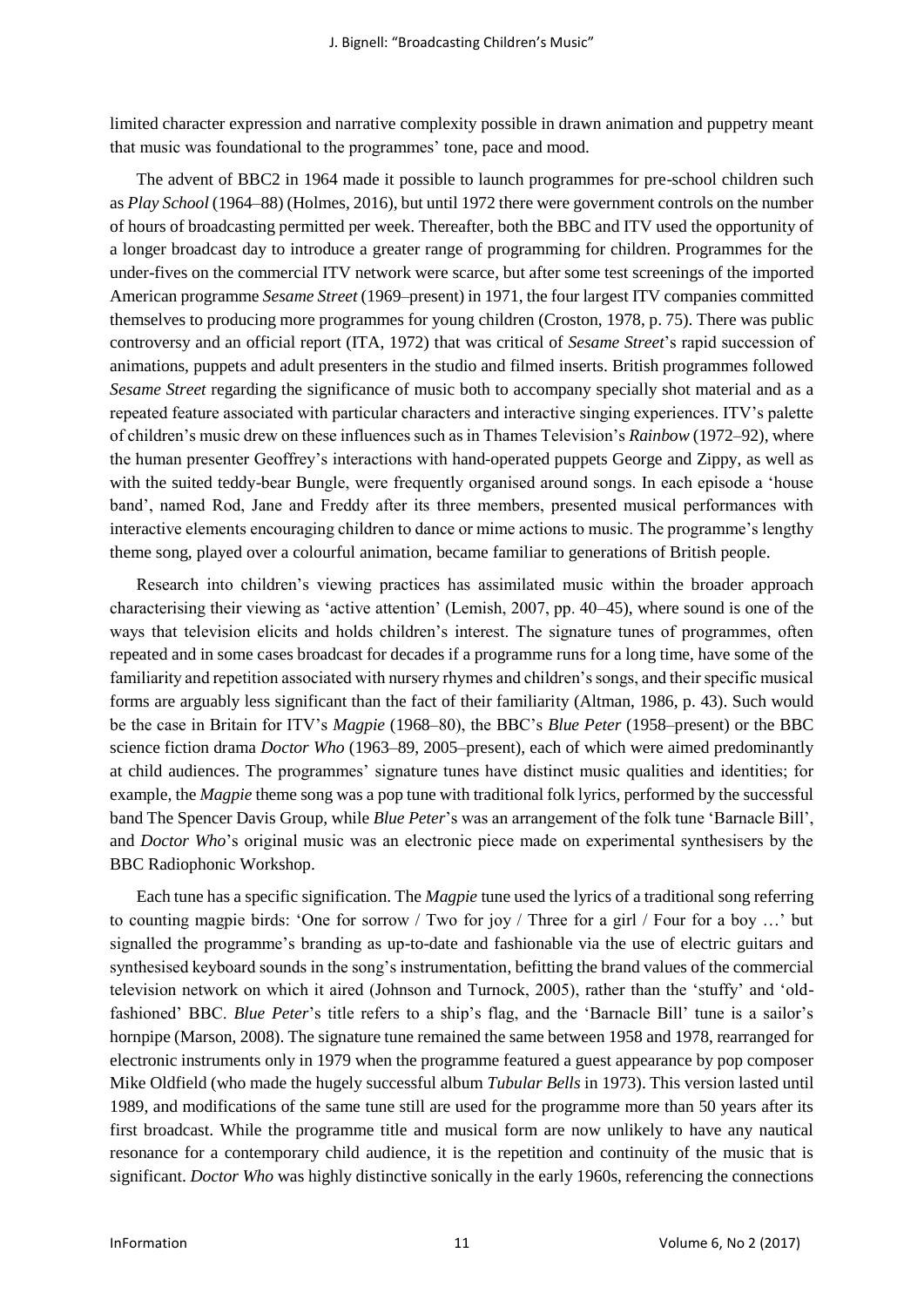between science fiction and electronic music. This sonic link to modernity was achieved by the experimental BBC composer Delia Derbyshire's conscious adoption of the avant-garde techniques of *musique concrète* for its signature tune and incidental music based on sound manipulation using magnetic tape (Donnelly, 2007). Although the music was periodically updated and rearranged, its themes and style remained constant from *Doctor Who*'s beginning until the series was cancelled 26 years later. When the series was re-booted in 2005, the same music and some sound effects were recreated, though with different instrumentation and tempo. While the specific connotations of music can have more or less precision as indicators of genre, tone or mood, some British children's programmes have extreme longevity, and, thus, their music acquires special significance.

The centre-to-periphery model of broadcasting waned because of three historical developments in the 1980s (Winston, 1998). Deregulation enabled new commercial providers of radio and television services to erode the mass audiences of the BBC and ITV networks. Narrowcasting to niche audiences defined by their age, sex, social status or lifestyle interests began to challenge broadcasting to a general audience. New technologies, especially videotape, diminished the significance of scheduling, and thus broadcasters' control over audiences, because viewers could watch programmes at a time of their own choosing. These aspects of the marketisation and privatisation of the British media threatened the ideology of public service that governed broadcasting for children. Radio broadcasting for children had already become increasingly marginal; *Children's Hour* on radio ceased in 1964 because of reduced audiences resulting from competition with children's television, and *Listen with Mother* was cancelled in 1982. On television, BBC programmes for schools were moved to a late-night block named *BBC Learning Zone* in 1995, screening new and repeated programmes for all levels of children's education as well as for adult learners. Teachers, parents and adult students were expected to use videotape technology to record programmes for subsequent viewing, but budget cuts led to the cancellation of all BBC's Schools programming in 2015. The commercial ITV channel shifted its school programmes to the minority broadcaster Channel 4 in 1987 to expand schedule time for more lucrative programmes, and Channel 4 continues to screen educational programming that is also available online. Britain moved wholly from analogue to digital broadcasting in 2012, which meant that all homes now had access to at least 70 channels (and often considerably more), challenging the dominance of the traditional BBC and ITV children's entertainment provision. Broadcasting for children migrated either to dedicated children's channels like the BBC's CBeebies for pre-school children and CBBC for older children (created in 2002) or commercial channels like The Cartoon Network or The Disney Channel. This kind of narrowcasting (to a specific audience niche) contrasts conceptually with broadcasting, which entails a mix of different genres of programmes for different audiences within a single schedule. Media convergence has meant that hitherto separate media technologies come together, so that a portable phone can play radio, TV or access an online newspaper, for example. Original and repeated programmes are available online, and broadcast programmes are supplemented by online content that can be accessed either via the television set or via the screen of another device (like a tablet computer or phone) used by a child at the same time as he or she is watching television (Ofcom, 2014b, pp. 23–54).

The state regulatory body for British telecommunications, Ofcom (2014a), reported that despite increased time spent online, watching television remained the most popular media activity for children (p. 10). However, the traditional broadcasters BBC, ITV, Channel 4 and Five were spending, on average, 15% less money on new children's programming in 2013 than in 2008 because they were showing numerous repeats of older programmes. This produces some continuity between what children watch now and the kinds of programmes discussed above; change in programmes and forms within the schedule is incremental rather than radical. Viewing of BBC's CBeebies and CBBC increased by 23%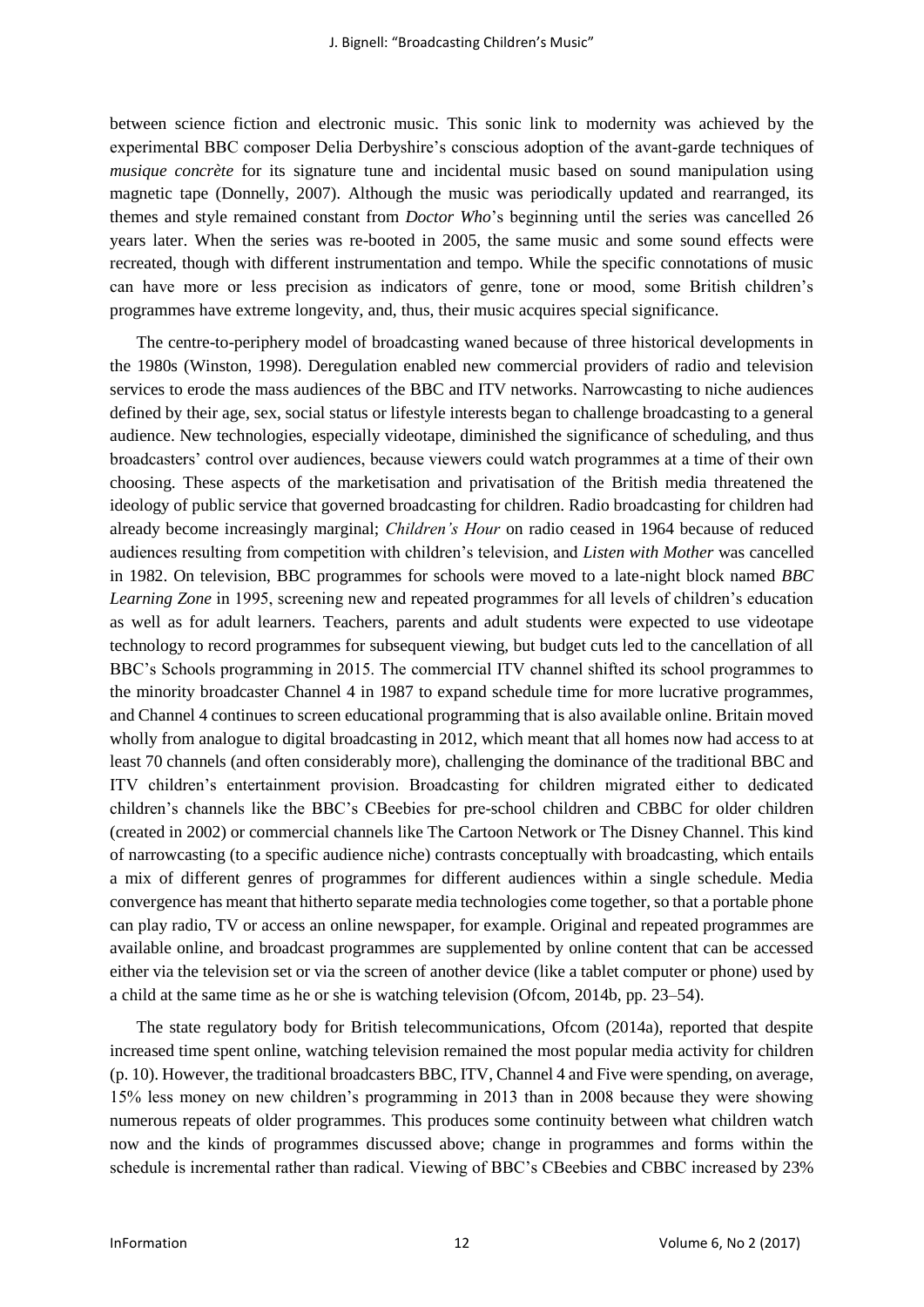over the 2008–13 period, and these two channels were dominant compared to the BBC's traditional commercial rival, ITV, as well as newer dedicated children's channels. One of the reasons for the BBC's leading position might be that children seem to prefer UK-made programmes, which constituted between 75 and 90% of the broadcast time on CBeebies and CBBC (Ofcom, 2014a), and these British programmes accounted for 45% of the time spent watching children's programming.

The repetition of programmes over long periods of time, and the presence of programmes on several platforms (e.g. on television, on broadcasters' websites or on YouTube) affects the significance and cultural role of broadcast music. Signature tunes and other musical motifs that identify programmes and distinguish them from one another become more important, as do other aspects of programme branding. Music's emotional resonance underpins the nostalgia for past television prevalent among adults in Britain and has a commercial value as one of the attractions of DVD releases of old children's programmes and compilations of music from children's radio and television. For example, audio CDs of broadcast children's music include *Hello Children Everywhere* (EMI, 2002) and *Children's Favourites* (Prism, 2002). In the insert for the latter, Tony Watts claims, 'For anyone who grew up in the Fifties or early Sixties many of the "favourites" included here will carry special resonances of their own, while both older and younger listeners will surely find them entertaining.' The pleasure of nostalgic repetition might also be a means to generate participation for new child listeners as well as a sense of belonging to a multi-generational audience community.

#### **Conclusion: Music, Communication and Broadcasting**

The discourses around children's music evaluated in this article arose with the advent of radio, which shaped the concept of broadcast communication to a public constituted by and for programmes. Television's institutionalisation and the development of scheduling, consistent forms of audience address and a requirement to work for the public good extended this context in which norms for broadcasting children's music were negotiated. Until the advent of interactive television at the end of the 20<sup>th</sup> century, television transmission and reception had a single form. This consisted of centrallygenerated broadcast signals received by a mass audience imagined as a large public group; John Durham Peters (1999) described the ideal of broadcasting as 'an idealized [sic] configuration among speakers and audiences. It conjures visions of the agora, the town meeting, or the "public sphere"' (pp. 210–211). However, the audience was nevertheless atomised by its separation into single viewers or small groups watching their television sets or listening to their radios. The spatial distinction between transmission and reception entailed the necessary non-response of the audience to whom a broadcast was addressed, situating a gap, delay or absence as a constitutive fact of communication. The absence of the listener or viewer in this model of broadcasting haunted it and was remedied by attempts to provide channels of response from the audience back to the broadcaster, such as audience surveys or letter-writing to producers. Channels for communication between programmes and their viewers, and later the celebration of interactivity associated with online delivery of music and audio-visual products, can be understood as symptoms of an anxiety about the non-communication inherent in the nature of broadcasting itself, where messages may not arrive, may not be understood or may fail to produce a desired effect. Postmodern theories of communication even argue that the greater the effort expended to measure, survey, poll or profile audiences the more this bears witness to the fundamental unknowability of the Other to whom broadcast communications are addressed (Baudrillard, 1983, pp. 95–112), and in this respect a child audience is doubly Other because broadcasters cannot be children. Broadcasting is a hopeful form of dissemination that has been highly valued, and, similarly, the broadcasting of children's music demonstrates the social value that has been attributed both to music and to childhood. All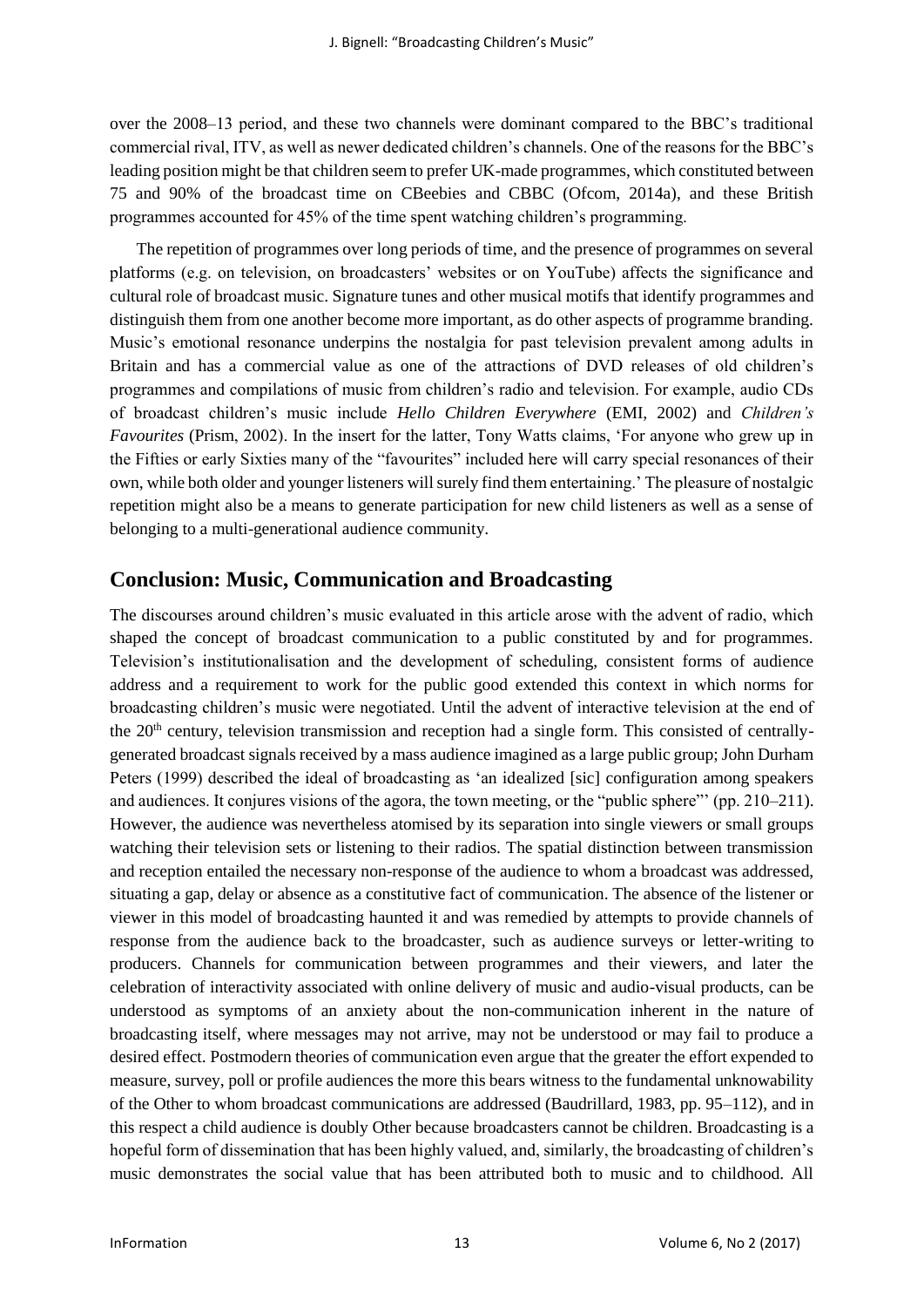communication sets out relations between self and Other, and making music is always to make that music for an Other (or for the self as an Other). Broadcast children's music establishes a relation between the music and its listener, and this is almost always a relation between the roles of adult and child. The child audiences for broadcasts of children's music are thus both objects constructed by television and subjects invited to interact actively with it. They may be passive, positioned and interpolated by broadcasting, but becoming part of an audience means being an active appropriator of music in the complex social and cultural context that broadcasting entails.

## **Author presentation**

**Jonathan Bignell** is a professor of television and film at the University of Reading. His books include *An Introduction to Television Studies*, *British Television Drama: Past, Present and Future* (edited with Stephen Lacey), *A European Television History* (edited with Andreas Fickers), and the monographs *Beckett on Screen*, *Big Brother: Reality TV in the Twenty-first Century*, and *Postmodern Media Culture*. His articles about television include contributions to the journals *Critical Studies in Television*, the *Historical Journal of Film*, *Radio and Television*, *Media History*, and *Screen*. Bignell's recent works include research into science fiction television of the 1960s and the history of transatlantic television drama. For 20 years, he has managed teams of researchers on a series of large-scale collaborative projects about television drama, most recently on a three-year study funded by the Arts and Humanities Research Council about the dramatist Harold Pinter's work for television, radio, and cinema.

### **References**

Adam-Smith, J. (1947). Children and the wireless. *BBC Quarterly, 1*(2-4), 162.

- Altman, R. (1986). Television/Sound. In T. Modleski (Ed.), *Studies in entertainment: Critical approaches to mass culture* (pp. 39–54). Bloomington: Indiana University Press.
- Ang, I. (1991). *Desperately seeking the audience*. London: Routledge.

Askerøi, E. (2017). Pop music for kids: Sonic markers as narrative strategies in children's music. *InFormation – Nordic Journal of Art and Research, 6*(2). [http://www.artandresearch.info/](https://mail.hihm.no/owa/redir.aspx?C=7ymsqc5j4LRtbPLX0uczRfAAdYGrhN7KwCGfVTQGDSf1XLtZhOvUCA..&URL=http%3a%2f%2fwww.artandresearch.info%2f)

Baudrillard, J. (1983). *In the shadow of the silent majorities*. New York: Semiotext(e).

BBC. (1923). *Radio Times*, 14-20 October, reproduced at

http://genome.ch.bbc.co.uk/schedules/2lo/1923-10-17.

BBC. (1926). *Radio Times*, 12-18 December, reproduced at

[http://genome.ch.bbc.co.uk/schedules/2lo/1926-12-17.](http://genome.ch.bbc.co.uk/schedules/2lo/1926-12-17)

- BBC. (1942). 'Children's Hour Policy', memo from Controller (Programmes) to regional and departmental directors, 13 August. *BBC Written Archives Centre*, R34/298.
- BBC. (1968). *Radio Times*, 27 January–2 February, reproduced at
- http://genome.ch.bbc.co.uk/schedules/radio4/fm/1968-01-31
- Beauchamp, A. (2012). A double-decker bus, an elephant and 300 girl guides: Analysing 'space' and 'place' in *Blue Peter*. *Journal of Media Practice*, *12*(3), 235–243.
- Bignell, J. (2000). *Postmodern Media Culture*. Edinburgh: Edinburgh University Press.
- Bignell, J. (2002). Writing the child in media theory. *Yearbook of English Studies 32*, 127-139.
- Bignell, J. (2011). Television for children: Problems of national specificity and globalisation. In K. Lesnik-Oberstein (Ed.), *Children in culture, revisited: Further approaches to childhood* (pp. 167– 185). Basingstoke: Palgrave Macmillan.
- Briggs, A. (1995). *History of broadcasting in the United Kingdom, vol. 1: The birth of broadcasting, 1896–1927*. Oxford: Oxford University Press.
- Buckingham, D. (2005). A special audience? Children and television. In J. Wasko (Ed.), *A companion to television* (pp. 468–488). Oxford: Blackwell.
- Cox, G. (2002). *Living music in schools, 1923–1999: Studies in the history of music education in England*. Aldershot: Ashgate.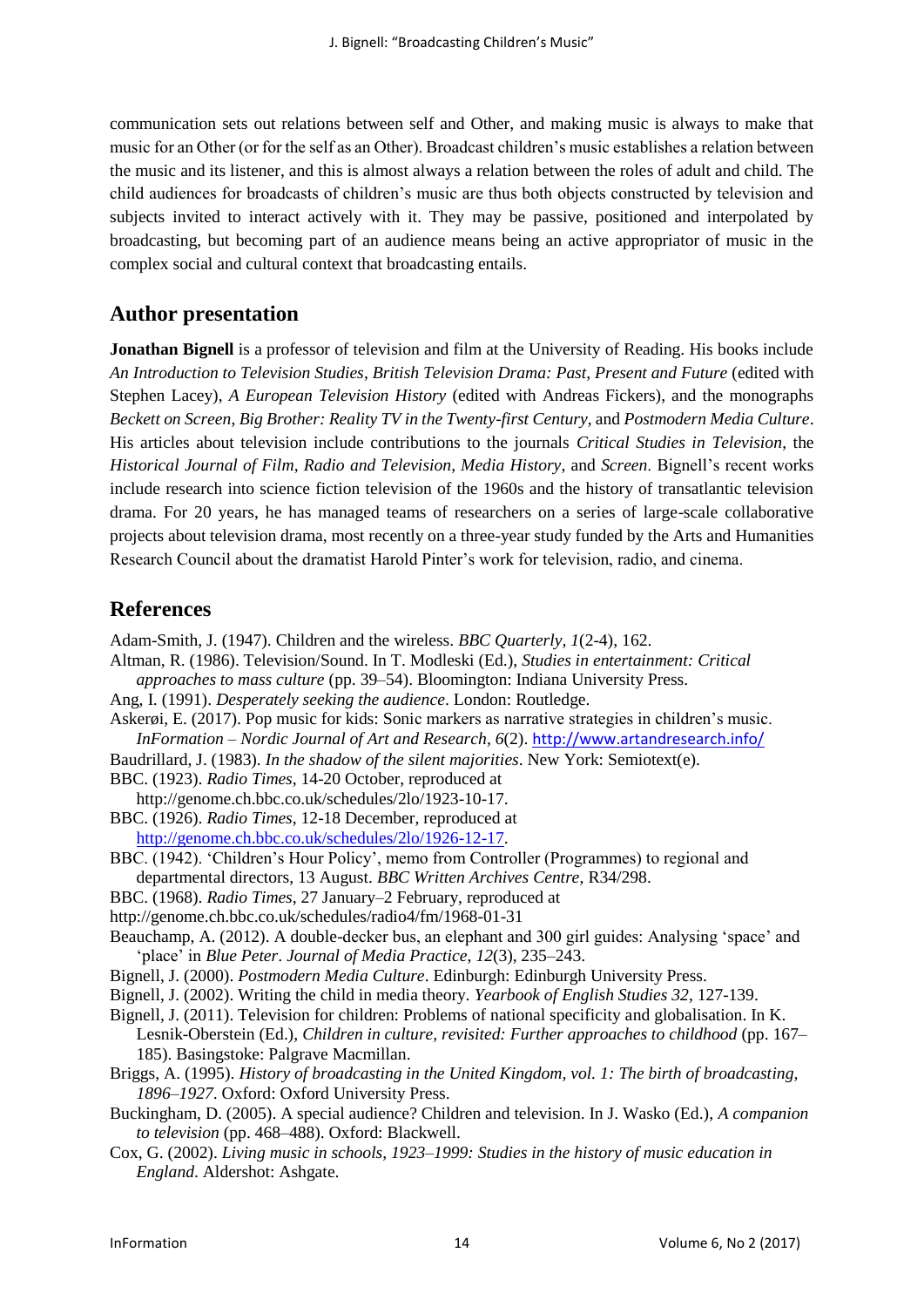Croston, E. (Ed.). (1977). *IBA television and radio 1977*. London: IBA.

Croston, E. (Ed.). (1978). *IBA television and radio 1978*. London: IBA.

Croston, E. (Ed.). (1979). *IBA television and radio 1979*. London: IBA.

- Donnelly, K. (2007). Between prosaic functionalism and sublime experimentation: *Doctor Who* and musical sound design. In D. Butler (Ed.), *Time and relative dissertations in space: Critical perspectives on Doctor Who* (pp. 190–203). Manchester: Manchester University Press.
- Down, R., Marson, R., & Perry, C. (2009). *The British television children's research guide, 1957– 1997*. Dudley: Kaleidoscope.
- Ellis, J. (2000). Scheduling: The last creative act in television. *Media, Culture & Society*, *22*(1), 25– 38.
- Ferguson, B. (1985). Children's television: The germination of ideology. In D. Lusted & P. Drummond (Eds.), *TV and schooling* (pp. 47–52). London: British Film Institute.
- Green, L. (1997). *Music, gender, education*. Cambridge: Cambridge University Press.
- Hartley, I. (1983). *Goodnight children….everywhere: History of children's broadcasting.* Scarborough: Midas.
- Holmes, S. (2016). Revisiting *Play School*: A historical case study of the BBC's address to the preschool audience. *Journal of Popular Television, 4*(1), 29–47.
- Holland, P., Chignell, H., & Wilson, S. (2013). *Broadcasting and the NHS in the Thatcherite 1980s: The challenge to public service*. Basingstoke: Palgrave Macmillan.
- ITA. (1972). *Reactions to Sesame Street in Britain, 1971: A report from the Independent Television Authority*. London: ITA.
- Johnson, C. & Turnock, R. (2005). *ITV cultures: Independent television over fifty years*. Maidenhead: McGraw-Hill.
- Kline, S. (1993). *Out of the garden: Children's toys and television in the age of marketing*. London: Verso.
- Lacey, K. (2016). Listening with mother: The cultivation of children's radio. In E. Wesseling (Ed.), *The child savage, 1890–2010: From comics to games* (pp. 151–170). Farnham: Ashgate.
- Lemish, D. (2007). *Children and television: A global perspective*. London: Blackwell.
- Marson, R. (2008). *Blue Peter 50th Anniversary*. London: Hamlyn.
- McCulloch, D. (1945). Children's Hour, 1939 to 1944. In *BBC Year Book 1945* (pp. 67–69). London: BBC.
- Ofcom. (2014a). *Children and parents: Media use and attitudes report*. Retrieved from: https://www.ofcom.org.uk/\_data/assets/pdf\_file/0027/76266/childrens\_2014\_report.pdf
- Ofcom. (2014b). *Public Service Broadcasting Annual Report 2014: Children's PSB annex*. Retrieved from:

https://www.ofcom.org.uk/\_\_data/assets/pdf\_file/0026/82853/annex\_6.i\_psb\_review\_childrens\_su mmary.pdf

- O'Malley, T. (1994). *Closedown? The BBC and government broadcasting policy, 1979–1992*. London: Pluto.
- Oswell, D. (1995). Watching with mother in the early 1950s. In C. Bazalgette & D. Buckingham (Eds.), *In front of the children: Screen entertainment and young audiences* (pp. 34–46). London: British Film Institute.
- Peters, J. D. (1999). *Speaking into the air: A history of the idea of communication*. Chicago: University of Chicago Press.
- Postman, N. (1983). *The disappearance of childhood*. New York: Vintage.
- Rixon, P. (2006). *American television on British screens: A story of cultural interaction*. Basingstoke: Palgrave Macmillan.
- Scannell, P. (1990). Public service broadcasting: The history of a concept. In A. Goodwin & G. Whannel (Eds.), *Understanding television* (pp. 11–29). London: Routledge.
- Scupham, J. (1964). 'Broadcasting and Education', transcript of a lecture given at Broadcasting House, London, on 13 November 1963. In *BBC Lunchtime Lectures* (pp. 3–16). London: BBC.
- Somerville, M. (1945). School broadcasting comes of age. In *BBC Year Book 1945* (pp. 64–66). London: BBC.
- Vahimagi, T. (1994). *British television: An illustrated guide*. London: British Film Institute.